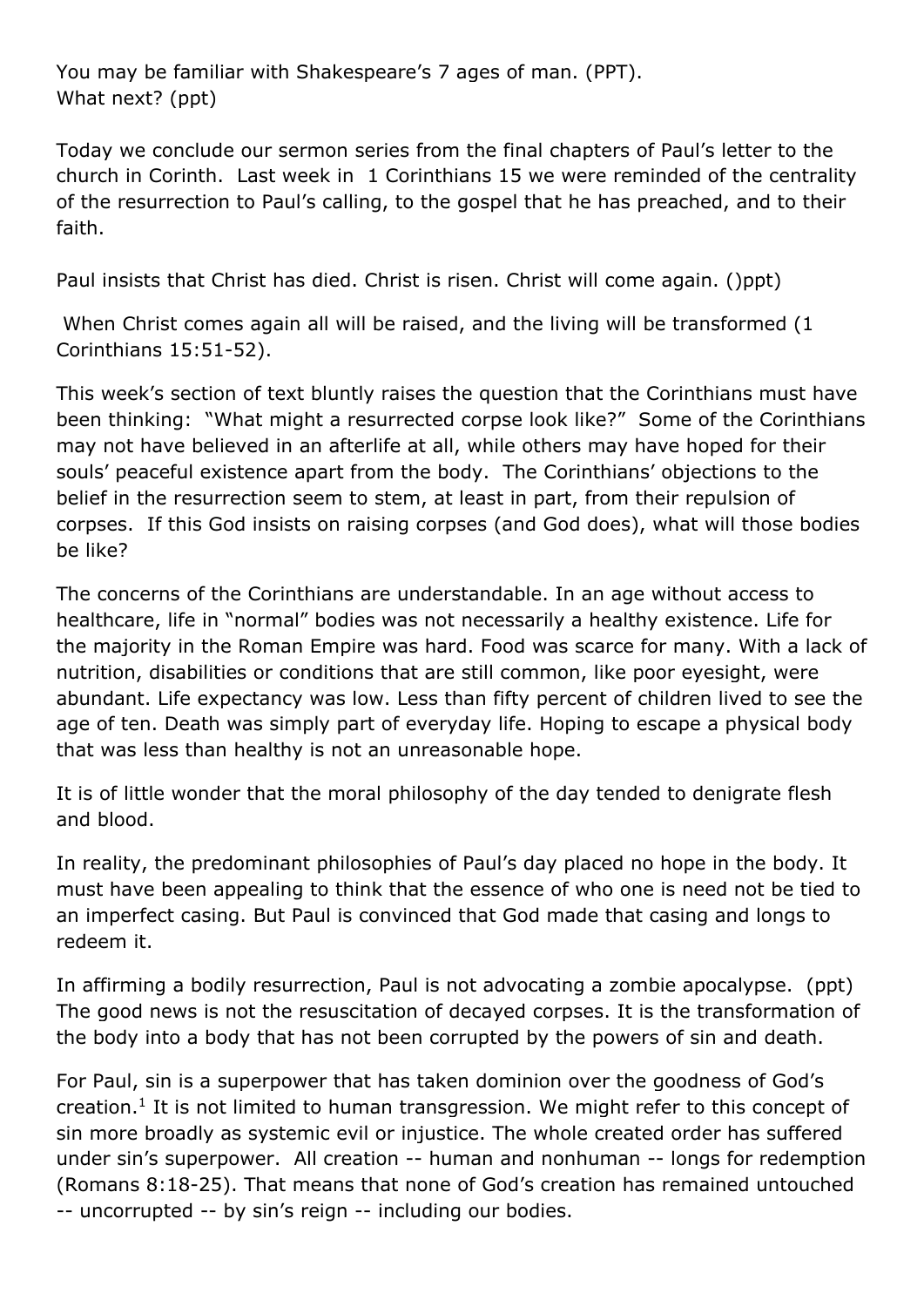Paul dares to imagine the transformation of the body -- remade and renewed. The language that he uses to describe the transformation forms a stark contrast to bodily existence as we currently experience it -- perishable versus imperishable, weakness versus power, dishonor versus glory, natural versus spiritual (verses 42-44). Far from the image of decaying corpses, the resurrected body sounds glorious. It is not the epitome of disease or weakness, but the epitome of strength and power.

Paul makes an analogy between the first Adam and the last. Quoting Genesis 2:7, Paul notes that the first Adam was a living soul or a living being. The second Adam exceeds that by becoming a life-giving spirit. The analogy here is similar to Romans 5:12-21. The first Adam brought death, but the last Adam brought life for all.

Paul is convinced that the believers will be transformed as Christ has been transformed. Paul can make this bold claim *because he has seen the resurrected Christ* (15:8-11). That one revelation changed the course of Paul's whole life. That revelation caused him to see God's transformative resurrection power invading life as he knew it. If Christ has not been raised, then that revelation is a lie. If Christ has not been raised, then this gospel offers no more hope than any other religion or philosophy.

"The image of the man of heaven" is the image that Paul is attempting to portray (1 Corinthians 15:49). He has seen the body transformed in his revelation of Christ, and he is struggling to describe the glory of it. He appeals to celestial bodies -- the glory of the sun, the moon, and the star -- to contrast that with the terrestrial bodies of flesh and blood (15:40-41).

It is not surprising that he makes use of the imagery of celestial bodies in an attempt to describe the splendour of the transformation. Some believed that upon death, the soul dwelt among the stars. The ethereal stuff that made up the heavens was thought to be the same substance that comprised the soul.<sup>2</sup>Paul's language here echoes the glory of that celestial substance but adapts the expectation. Paul does not believe that we go live in the sky as celestial bodies when we die. Rather, the body will be transformed into this glorious state. (ppt)

His main image is one familiar to any gardener (the seed) – have a look at the one in your hand – anyone any idea what this might become? How do you know - how do we know – Christ's resurrection…. The seed will undergo an amazing transformation, but the transformation will come from the original seed; it is not replaced. It has to be buried, to die, and then rises to this new life – the seed is transformed into the plant. The heavenly body is linked to the earthly body, just as the risen Christ was recognised by his disciples. How might the resurrection shape our everyday thinking – does the fact we will know and be known when we die change our present reality?

Paul insists that this resurrected body will be a body. It may be a fiery substance, like a star, or somehow exude the glow of celestial bodies, but it will be recognizable as a body. The flesh and blood that had been corrupted under Sin's power will be